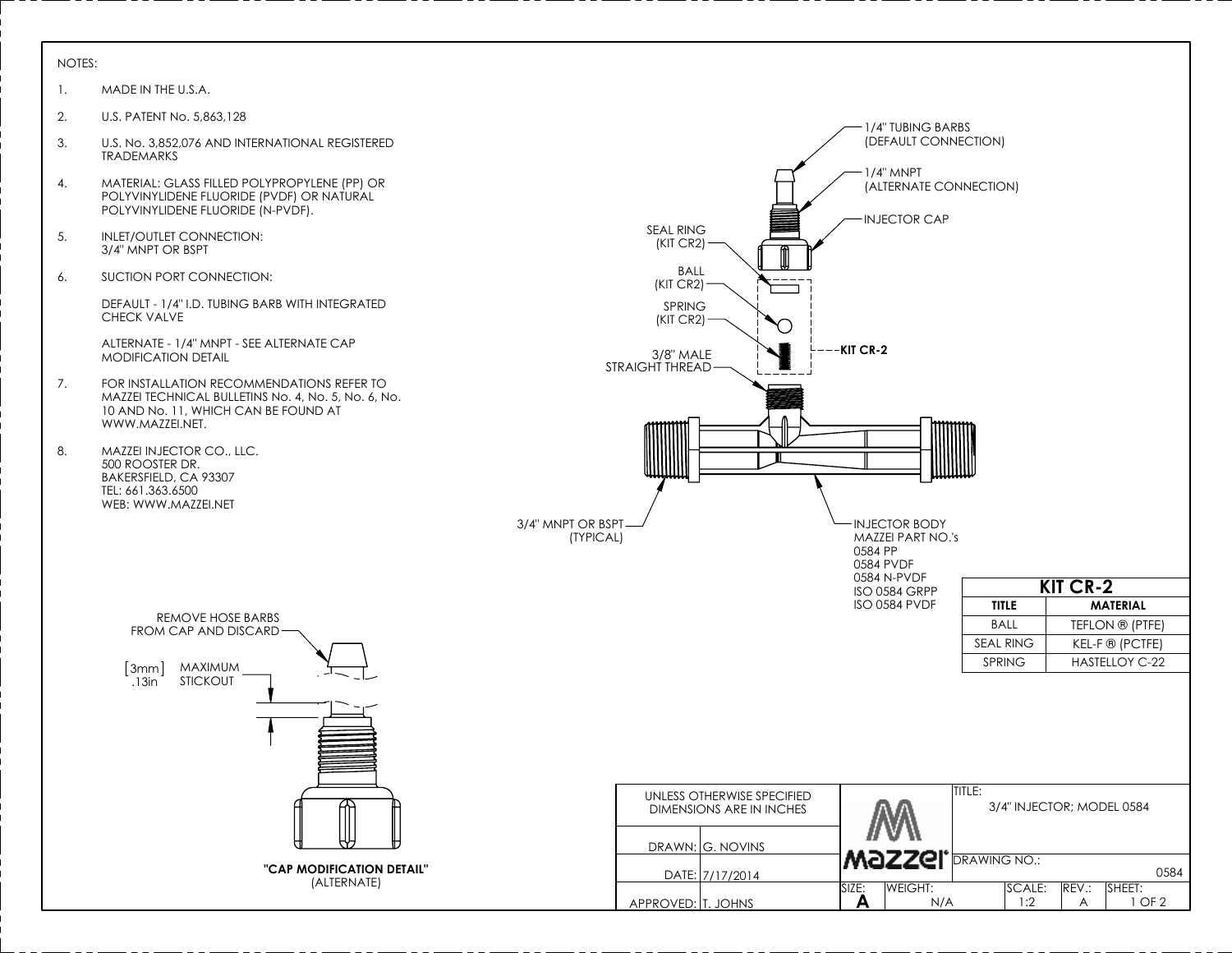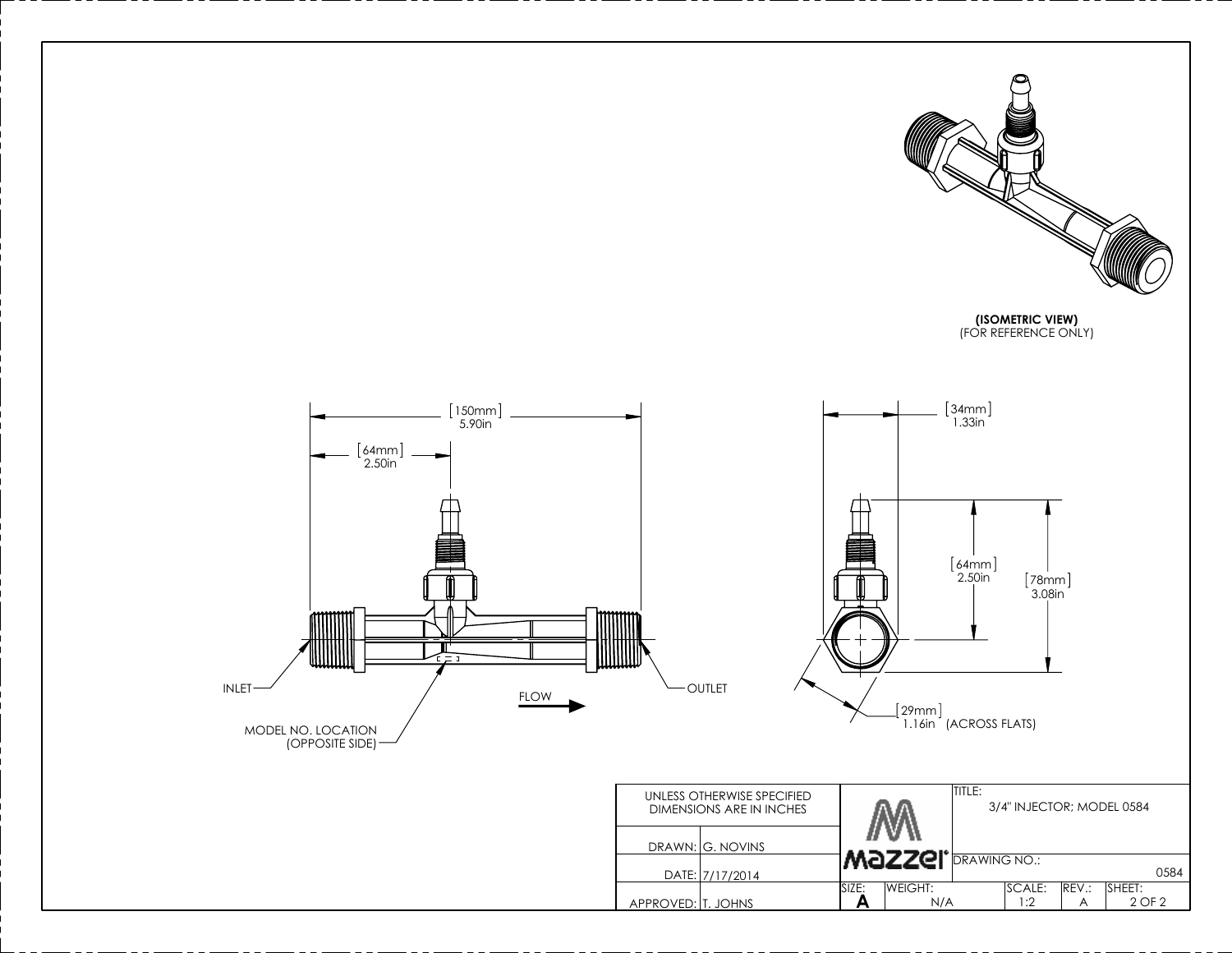## NOTES:

- 1. MADE IN THE U.S.A.
- 2. U.S. PATENT No. 5,863,128
- 3. U.S. No. 3,852,076 AND INTERNATIONAL REGISTERED 1/4" TUBING BARBS TRADEMARKS (DEFAULT CONNECTION) 4. MATERIAL: GLASS FILLED POLYPROPYLENE (PP) OR POLYVINYLIDENE FLUORIDE (PVDF) OR NATURAL 1/4" MNPT POLYVINYLIDENE FLUORIDE (N-PVDF) OR ETHYLENE (ALTERNATE CONNECTION) CHLOROTRIFLUORETHYLENE (ECTFE). 5. INLET/OUTLET CONNECTION: INJECTOR CAP SEAL RING 1/2" MNPT (KIT CR2) 6. SUCTION PORT CONNECTION: BALL (KIT CR2) DEFAULT - 1/4" I.D. TUBING BARB WITH INTEGRATED CHECK VALVE SPRING (KIT CR2) ∩ **KIT CR-2** ALTERNATE - 1/4" MNPT - SEE ALTERNATE CAP MODIFICATION DETAIL 3/8" MALE STRAIGHT THREAD 7. FOR INSTALLATION RECOMMENDATIONS REFER TO MAZZEI TECHNICAL BULLETINS No. 4, No. 5, No. 6, No. 10 AND No. 11, WHICH CAN BE FOUND AT WWW.MAZZEI.NET. 8. MAZZEI INJECTOR CO., LLC. 500 ROOSTER DR. BAKERSFIELD, CA 93307 TEL: 661.363.6500 WEB: WWW.MAZZEI.NET 1/2" MNPT OR BSPT INJECTOR BODY (TYPICAL) MAZZEI PART NO.'s 0584-C PP 0584-C PVDF **KIT CR-2** REMOVE HOSE BARBS 0584-C N-PVDF FROM CAP AND DISCARD 0584-C ECTFE **TITLE MATERIAL** BALL TEFLON ® (PTFE) SEAL RING | KEL-F ® (PCTFE) SPRING | HASTELLOY C-22 3mm MAXIMUM STICKOUT .13in TITLE: UNLESS OTHERWISE SPECIFIED 1/2" INJECTOR; MODEL 0584-C DIMENSIONS ARE IN INCHES DRAWN: G. NOVINS **"CAP MODIFICATION DETAIL" MAZZEI DRAWING NO.:** (ALTERNATE) 0584-C DATE: 7/17/2014 SIZE:<br>A WEIGHT: SCALE: REV.: SHEET:<br>1:2 A 1 C APPROVED: T. JOHNS **A** A 1 OF 2 N/A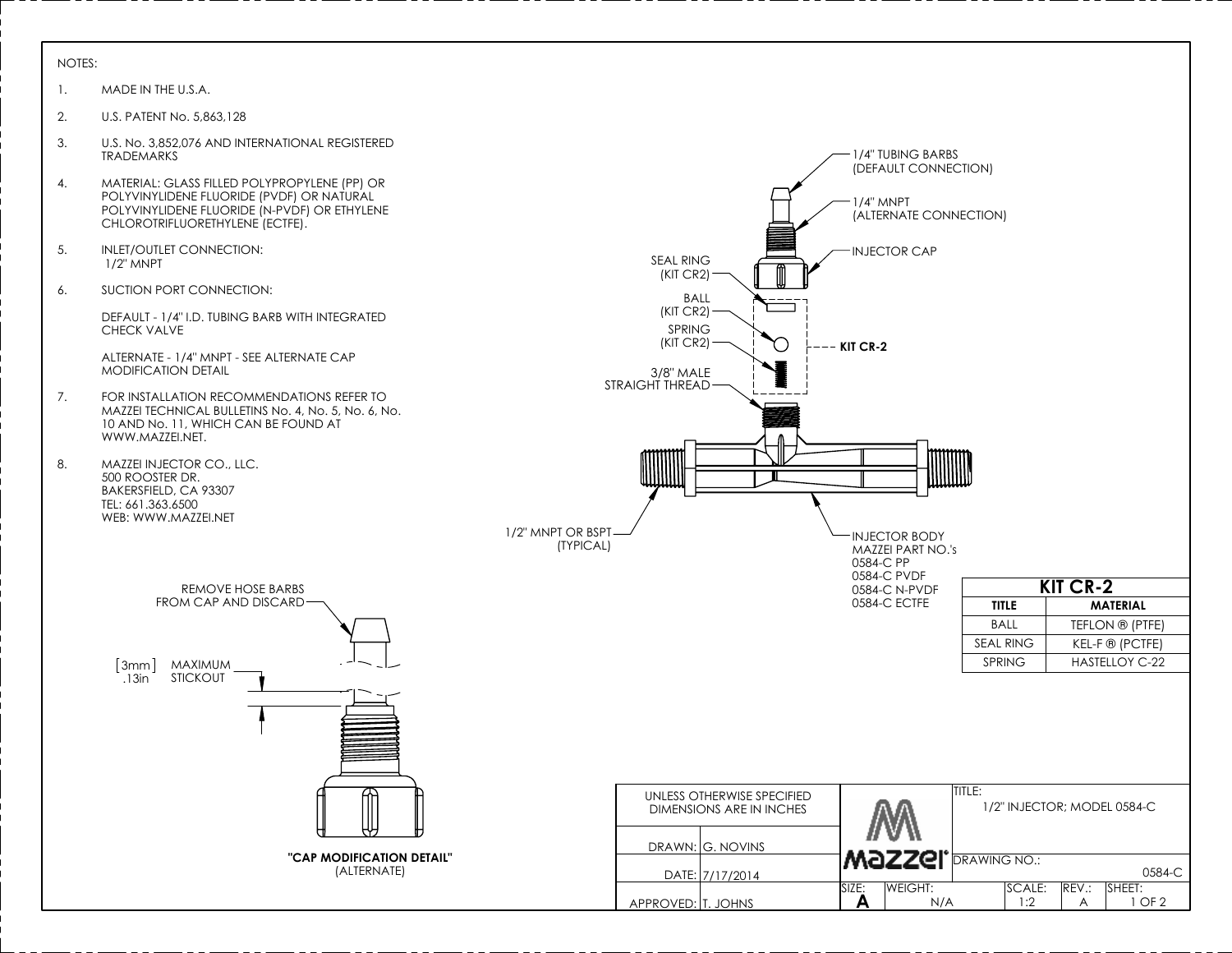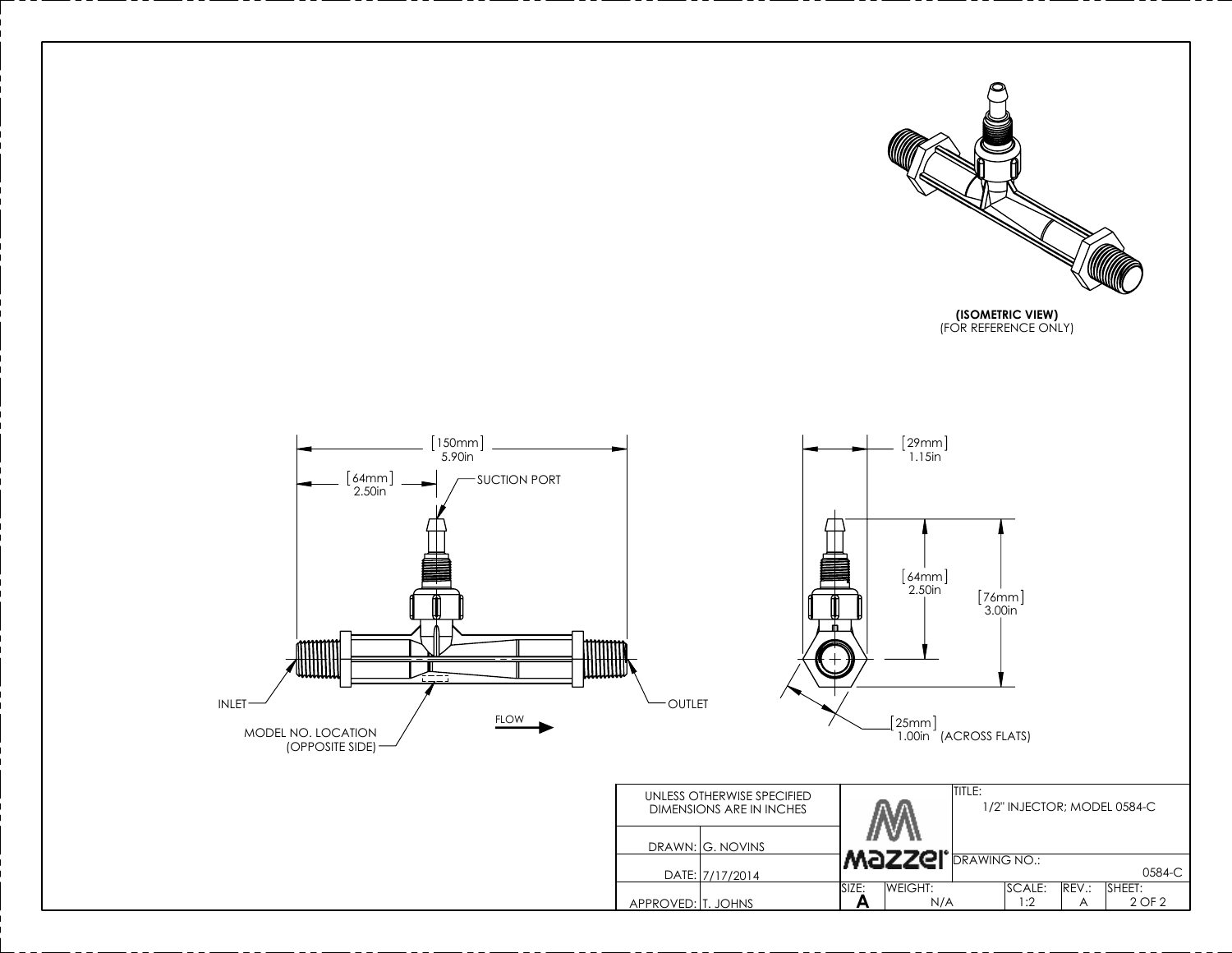

| <b>Operating Pressure</b><br><b>PSIG</b> |                                                                                        | <b>WATER SUCTION</b>                |                                                             | <b>Operating Pressure</b><br><b>PSIG</b> |                                               | <b>WATER SUCTION</b>                |                                                      |
|------------------------------------------|----------------------------------------------------------------------------------------|-------------------------------------|-------------------------------------------------------------|------------------------------------------|-----------------------------------------------|-------------------------------------|------------------------------------------------------|
| Injector<br><b>INLET</b>                 | Injector<br><b>OUTLET</b>                                                              | <b>Motive</b><br>Flow<br><b>GPM</b> | Water<br><b>Suction</b><br>GPH                              | Injector<br><b>INLET</b>                 | Injector<br><b>OUTLET</b>                     | <b>Motive</b><br>Flow<br><b>GPM</b> | Water<br><b>Suction</b><br><b>GPH</b>                |
| 5                                        | 0<br>1<br>$\overline{c}$<br>3                                                          | 2.1<br>$*(4.4)$                     | 29.1<br>28.9<br>28.4<br>25.3                                | 60                                       | 0<br>5<br>10<br>15                            | 7.2                                 | 26.4<br>26.4<br>26.3<br>26.3                         |
| 10                                       | $\overline{4}$<br>$\overline{0}$<br>$\overline{c}$<br>$\overline{5}$<br>$\overline{7}$ | 3.0<br>$*(9.0)$                     | 9.9<br>28.2<br>28.1<br>27.4<br>13.2                         |                                          | 20<br>30<br>35<br>40<br>45                    | $*(53.5)$                           | 26.2<br>25.3<br>23.8<br>20.0<br>14.4                 |
| 15                                       | 8<br>$\mathbf 0$<br>5<br>$\overline{I}$<br>10<br>12                                    | 3.6<br>$*(13.5)$                    | 10.9<br>28.1<br>27.9<br>28.0<br>13.9<br>11.0                | 70                                       | $\theta$<br>5<br>10<br>15<br>20<br>30         | 7.8                                 | 25.8<br>25.8<br>25.9<br>25.9<br>25.8<br>25.6         |
| 20                                       | $\overline{0}$<br>5<br>10<br>12<br>15                                                  | 4.2<br>$*(18.0)$                    | 24.8<br>24.8<br>23.7<br>19.1<br>14.5                        |                                          | 40<br>45<br>50<br>55<br>$\mathbf 0$           | $*(63.0)$                           | 25.6<br>23.3<br>16.7<br>9.0<br>26.2                  |
| 25                                       | $\mathbf{0}$<br>5<br>10<br>15<br>20                                                    | 4.7<br>$*(22.0)$                    | 25.1<br>25.2<br>25.1<br>20.8<br>12.1                        | 80                                       | 5<br>10<br>15<br>20<br>30                     | 8.4                                 | 26.2<br>26.2<br>26.2<br>26.3<br>26.2                 |
| 30                                       | $\mathbf{0}$<br>5<br>10<br>15<br>20                                                    | 5.1<br>$*(27.0)$                    | 25.3<br>25.3<br>24.9<br>25.1<br>18.2                        |                                          | 40<br>50<br>60<br>65<br>$\overline{0}$        | $*(72.5)$                           | 26.3<br>25.0<br>17.1<br>7.8<br>27.0                  |
| 35                                       | 25<br>$\boldsymbol{0}$<br>5<br>10<br>15<br>20<br>25                                    | 5.5<br>$*(31.5)$                    | 11.5<br>25.5<br>25.5<br>25.4<br>25.2<br>21.9<br>16.5        | 90                                       | 5<br>10<br>20<br>30<br>40<br>50<br>60         | 8.9                                 | 27.0<br>27.0<br>27.4<br>27.2<br>27.2<br>27.2<br>24.4 |
| 40                                       | $\mathbf{0}$<br>5<br>10<br>15<br>$20\,$<br>25                                          | 5.9                                 | 25.6<br>25.5<br>25.6<br>25.5<br>25.2<br>21.3                |                                          | 70<br>75<br>0<br>$\sqrt{5}$<br>10<br>20       | $*(80.5)$                           | 13.2<br>5.2<br>28.7<br>28.7<br>28.7<br>29.2          |
| 45                                       | 30<br>$\mathbf 0$<br>$\mathbf 5$<br>10<br>15<br>20                                     | $*(35.5)$<br>6.3                    | 15.0<br>25.8<br>25.9<br>25.9<br>25.8<br>25.7                | 100                                      | 30<br>40<br>50<br>60<br>70<br>80              | 9.3<br>$*(90.0)$                    | 29.0<br>28.8<br>28.8<br>28.4<br>23.3<br>16.8         |
|                                          | 25<br>30<br>35<br>$\begin{matrix} 0 \\ 0 \end{matrix}$                                 | $*(40.0)$                           | 23.5<br>19.4<br>13.5<br>25.5                                | 120                                      | $\bf 0$<br>$\overline{5}$<br>10<br>20         | 10.2<br>$*(107)$                    | 32.1<br>32.1<br>32.1<br>32.1                         |
| 50                                       | $\overline{5}$<br>10<br>15<br>20<br>25<br>30<br>35<br>40                               | 6.6<br>$*(45.0)$                    | 25.5<br>25.5<br>25.5<br>25.4<br>24.4<br>21.5<br>15.7<br>2.8 |                                          | 30<br>40<br>50<br>60<br>70<br>80<br>90<br>100 |                                     | 32.1<br>31.8<br>31.8<br>31.6<br>31.6<br>28.6<br>17.1 |

Copyright© 2014 *REV August 2014* Mazzei Injector Company, LLC 500 Rooster Drive, Bakersfield, CA 93307-9555 USA TEL 661.363.6500 • FAX 661.363.7500 • www.mazzei.net

*\*NUMBERS IN PARENTHESIS indicate the injector outlet pressure when suction stops (Zero Suction Point).*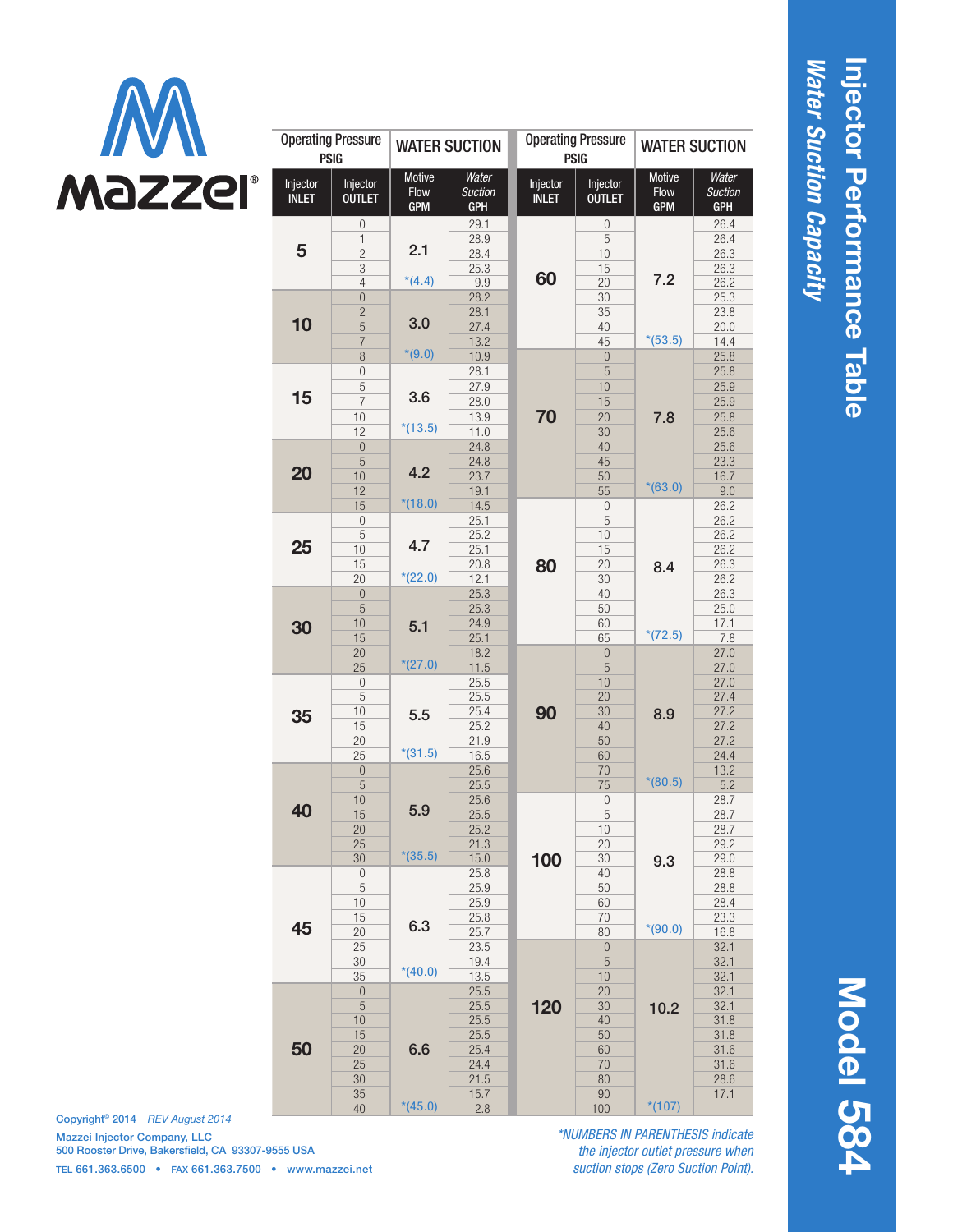

| <b>Operating Pressure</b><br>kg/cm <sup>2</sup> |                           | <b>WATER SUCTION</b> |                        | <b>Operating Pressure</b><br>kg/cm <sup>2</sup> |                           | <b>WATER SUCTION</b> |                        |
|-------------------------------------------------|---------------------------|----------------------|------------------------|-------------------------------------------------|---------------------------|----------------------|------------------------|
|                                                 |                           | <b>Motive</b>        | Water                  |                                                 |                           | <b>Motive</b>        | Water                  |
| Injector<br>Inlet                               | Injector<br><b>Outlet</b> | Flow<br>l/min        | <b>Suction</b><br>1/hr | Injector<br>Inlet                               | Injector<br><b>Outlet</b> | Flow<br>I/min        | <b>Suction</b><br>1/hr |
| 0.35                                            | 0.00                      | 7.9                  | 110                    | 4.22                                            | 0.00                      |                      | 100                    |
|                                                 | 0.07                      |                      | 109                    |                                                 | 0.35                      | 27.4                 | 100                    |
|                                                 | 0.14                      |                      | 107                    |                                                 | 0.70                      |                      | 99.9                   |
|                                                 | 0.21                      | $*(0.31)$            | 96.0                   |                                                 | 1.05                      |                      | 99.9                   |
| 0.70                                            | 0.28<br>0.00              | 11.2                 | 37.8<br>107            |                                                 | 1.41<br>2.11              |                      | 99.1<br>96.0           |
|                                                 | 0.14                      |                      | 106                    |                                                 | 2.46                      |                      | 90.2                   |
|                                                 | 0.35                      |                      | 103                    |                                                 | 2.81                      |                      | 76.0                   |
|                                                 | 0.49                      |                      | 50.2                   |                                                 | 3.16                      | $*(3.76)$            | 54.5                   |
|                                                 | 0.56                      | $*(0.63)$            | 41.6                   |                                                 | 0.00                      |                      | 97.9                   |
|                                                 | 0.00                      |                      | 106                    |                                                 | 0.35                      |                      | 97.9                   |
|                                                 | 0.35                      |                      | 105                    |                                                 | 0.70                      |                      | 98.1                   |
| 1.05                                            | 0.49                      | 13.7                 | 106                    |                                                 | 1.05                      |                      | 98.1                   |
|                                                 | 0.70                      | $*(0.95)$            | 52.9                   | 4.92                                            | 1.41                      | 29.6                 | 97.8                   |
|                                                 | 0.84<br>0.00              |                      | 41.8                   |                                                 | 2.11                      |                      | 97.2                   |
|                                                 | 0.35                      |                      | 93.9<br>94.0           |                                                 | 2.81<br>3.16              |                      | 96.9<br>88.4           |
| 1.41                                            | 0.70                      | 15.8                 | 89.7                   |                                                 | 3.52                      |                      | 63.3                   |
|                                                 | 0.84                      |                      | 72.5                   |                                                 | 3.87                      | $*(4.43)$            | 34.3                   |
|                                                 | 1.05                      | $*(1.27)$            | 55.2                   |                                                 | 0.00                      |                      | 99.1                   |
|                                                 | 0.00                      |                      | 95.3                   | 5.62                                            | 0.35                      |                      | 99.1                   |
|                                                 | 0.35                      |                      | 95.4                   |                                                 | 0.70                      |                      | 99.1                   |
| 1.76                                            | 0.70                      | 17.7                 | 95.1                   |                                                 | 1.05                      |                      | 99.1                   |
|                                                 | 1.05                      |                      | 78.8                   |                                                 | 1.41                      | 31.6                 | 99.5                   |
|                                                 | 1.41                      | $*(1.55)$            | 46.1                   |                                                 | 2.11                      | $*(5.10)$<br>33.6    | 99.3                   |
|                                                 | 0.00                      |                      | 95.8                   |                                                 | 2.81                      |                      | 99.6                   |
|                                                 | 0.35                      |                      | 96.0                   |                                                 | 3.52                      |                      | 94.7                   |
| 2.11                                            | 0.70                      | 19.4                 | 94.4                   |                                                 | 4.22                      |                      | 64.9                   |
|                                                 | 1.05<br>1.41              |                      | 95.3<br>69.0           |                                                 | 4.57<br>0.00              |                      | 29.7<br>102            |
|                                                 | 1.76                      | $*(1.90)$            | 43.7                   |                                                 | 0.35                      |                      | 102                    |
|                                                 | 0.00                      |                      | 96.6                   |                                                 | 0.70                      |                      | 102                    |
|                                                 | 0.35                      |                      | 96.6                   | 6.33                                            | 1.41                      |                      | 103                    |
| 2.46                                            | 0.70                      | 20.9                 | 96.2                   |                                                 | 2.11                      |                      | 103                    |
|                                                 | 1.05                      |                      | 95.6                   |                                                 | 2.81                      |                      | 103                    |
|                                                 | 1.41                      |                      | 83.0                   |                                                 | 3.52                      |                      | 103                    |
|                                                 | 1.76                      | $*(2.22)$            | 62.4                   |                                                 | 4.22                      |                      | 92.3                   |
|                                                 | 0.00                      |                      | 97.0                   |                                                 | 4.92                      | $*(5.66)$            | 50.1                   |
|                                                 | 0.35                      |                      | 96.8                   |                                                 | 5.27                      |                      | 19.8                   |
|                                                 | 0.70                      | 22.4<br>$*(2.50)$    | 96.9<br>96.5           |                                                 | 0.00<br>0.35              |                      | 108<br>108             |
| 2.81                                            | 1.05<br>1.41              |                      | 95.5                   |                                                 | 0.70                      |                      | 108                    |
|                                                 | 1.76                      |                      | 80.7                   |                                                 | 1.41                      |                      | 110                    |
|                                                 | 2.11                      |                      | 56.9                   |                                                 | 2.11                      | 35.4                 | 109                    |
|                                                 | 0.00                      |                      | 98.0                   | 7.03                                            | 2.81                      | $*(6.33)$            | 109                    |
|                                                 | 0.35                      | 23.7                 | 98.3                   |                                                 | 3.52                      |                      | 109                    |
|                                                 | 0.70                      |                      | 98.2                   |                                                 | 4.22                      |                      | 107                    |
| 3.16                                            | 1.05                      |                      | 97.9                   |                                                 | 4.92                      |                      | 88.3                   |
|                                                 | 1.41                      |                      | 97.4                   |                                                 | 5.62                      | 38.7<br>$*(7.52)$    | 63.8                   |
|                                                 | 1.76                      |                      | 89.3                   |                                                 | 0.00                      |                      | 121                    |
|                                                 | 2.11<br>2.46              | $*(2.81)$            | 73.4<br>51.2           |                                                 | 0.35<br>0.70              |                      | 121<br>121             |
| 3.52                                            | 0.00                      | 25.0                 | 96.8                   | 8.44                                            | 1.41                      |                      | 121                    |
|                                                 | 0.35                      |                      | 96.8                   |                                                 | 2.11                      |                      | 121                    |
|                                                 | 0.70                      |                      | 96.8                   |                                                 | 2.81                      |                      | 120                    |
|                                                 | 1.05                      |                      | 96.6                   |                                                 | 3.52                      |                      | 120                    |
|                                                 | 1.41                      |                      | 96.2                   |                                                 | 4.22                      |                      | 119                    |
|                                                 | 1.76                      |                      | 92.5                   |                                                 | 4.92                      |                      | 119                    |
|                                                 | 2.11                      |                      | 81.6                   |                                                 | 5.62                      |                      | 108                    |
|                                                 | 2.46                      |                      | 59.6                   |                                                 | 6.33                      |                      | 65.0                   |
|                                                 | 2.81                      | $*(3.16)$            | 10.7                   |                                                 | 7.03                      |                      |                        |

*Water Suction Capacity - METRIC*

Water Suction Capacity - METRIC

Injector Performance Table

Injector Performance Table

Copyright© 2014 *REV August 2014* Mazzei Injector Company, LLC 500 Rooster Drive, Bakersfield, CA 93307-9555 USA TEL 661.363.6500 • FAX 661.363.7500 • www.mazzei.net

*\*NUMBERS IN PARENTHESIS indicate the injector outlet pressure when suction stops (Zero Suction Point).*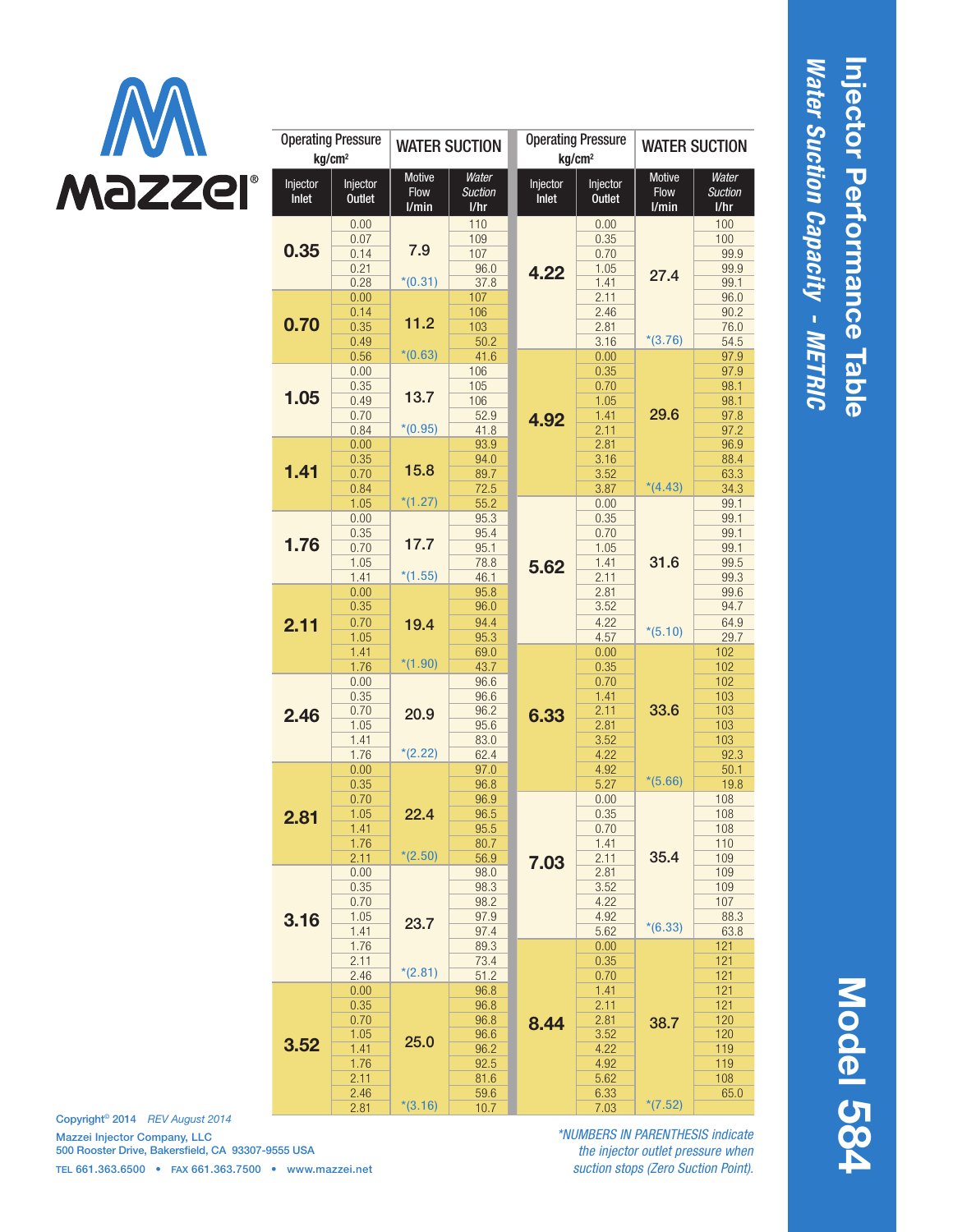

| <b>Operating Pressure</b><br><b>PSIG</b> |                                                                      | <b>AIR SUCTION</b>           |                                                         | <b>Operating Pressure</b><br><b>PSIG</b> |                                               | <b>AIR SUCTION</b>           |                                                         |
|------------------------------------------|----------------------------------------------------------------------|------------------------------|---------------------------------------------------------|------------------------------------------|-----------------------------------------------|------------------------------|---------------------------------------------------------|
| Injector<br><b>INLET</b>                 | Injector<br><b>OUTLET</b>                                            | Motive<br>Flow<br><b>GPM</b> | Air<br><b>Suction</b><br><b>SCFH</b>                    | Injector<br><b>INLET</b>                 | Injector<br><b>OUTLET</b>                     | Motive<br>Flow<br><b>GPM</b> | Air<br><b>Suction</b><br><b>SCFH</b>                    |
| 5                                        | $\overline{0}$<br>1<br>$\overline{c}$<br>3<br>$\overline{4}$         | 2.0<br>$*(4.4)$              | 8.8<br>3.2<br>1.2<br>0.73<br>0.31                       | 60                                       | 0<br>5<br>10<br>15<br>20                      | 6.9                          | 36.2<br>26.7<br>21.0<br>13.6<br>10.0                    |
| 10                                       | $\overline{0}$<br>$\overline{c}$<br>$\overline{5}$<br>$\overline{7}$ | 2.8<br>$*(9.0)$              | 14.6<br>5.9<br>1.7<br>0.77                              |                                          | 30<br>35<br>40<br>45                          | $*(53.5)$                    | 5.7<br>4.3<br>2.8<br>2.0                                |
| 15                                       | 8<br>$\mathbf{0}$<br>5<br>$\overline{7}$<br>10<br>12                 | 3.5<br>$*(13.5)$             | 0.50<br>17.4<br>4.6<br>2.7<br>0.98<br>0.49              | 70                                       | $\mathbf{0}$<br>5<br>10<br>15<br>20<br>30     | 7.5                          | 36.6<br>28.8<br>23.6<br>17.2<br>12.8<br>8.0             |
| 20                                       | $\mathbf{0}$<br>5<br>10<br>12                                        | 4.0<br>$*(18.0)$             | 20.5<br>8.2<br>2.9<br>1.7                               |                                          | 40<br>45<br>50<br>55                          | $*(63.0)$                    | 4.6<br>3.8<br>2.7<br>1.7                                |
| 25                                       | 15<br>$\mathbf{0}$<br>5<br>10<br>15<br>20                            | 4.5<br>$*(22.0)$             | 0.88<br>23.1<br>10.5<br>4.8<br>1.9<br>0.74              | 80                                       | $\boldsymbol{0}$<br>5<br>10<br>15<br>20<br>30 | 8.0                          | 38.0<br>31.0<br>26.2<br>21.9<br>16.0<br>10.4            |
| 30                                       | $\overline{0}$<br>5<br>10<br>15<br>20<br>25                          | 4.9<br>$*(27.0)$             | 26.1<br>13.6<br>6.7<br>3.3<br>1.8<br>0.64               |                                          | 40<br>50<br>60<br>65<br>$\overline{0}$<br>5   | $*(72.5)$                    | 7.1<br>4.6<br>2.6<br>1.7<br>38.5<br>32.7                |
| 35                                       | $\boldsymbol{0}$<br>5<br>10<br>15<br>20<br>25                        | 5.3<br>$*(31.5)$             | 28.4<br>18.5<br>9.3<br>5.2<br>2.7<br>1.7                | 90                                       | 10<br>20<br>30<br>40<br>50<br>60              | 8.5                          | 28.9<br>19.7<br>12.9<br>8.8<br>5.8<br>3.8               |
| 40                                       | $\bf 0$<br>5<br>10<br>15<br>$20\,$<br>25                             | 5.7                          | 30.7<br>19.4<br>10.9<br>6.9<br>4.2<br>2.7               |                                          | 70<br>75<br>$\mathbf{0}$<br>5<br>$10$<br>20   | $*(80.5)$                    | 2.2<br>1.7<br>39.2<br>35.2<br>30.3<br>23.1              |
| 45<br>50                                 | 30<br>$\boldsymbol{0}$<br>5<br>10<br>15<br>20                        | $*(35.5)$<br>6.0             | 1.5<br>31.6<br>21.5<br>12.6<br>9.4<br>5.8               | 100<br>120                               | 30<br>40<br>50<br>60<br>70<br>80              | 9.0<br>$*(90.0)$             | 14.4<br>11.0<br>7.6<br>5.2<br>3.3<br>2.0                |
|                                          | 25<br>30<br>35<br>$\bf 0$                                            | $*(40.0)$                    | 3.9<br>2.5<br>1.4<br>33.1                               |                                          | $\mathbf 0$<br>$\overline{5}$<br>10<br>20     |                              | 40.3<br>38.4<br>33.5<br>27.5                            |
|                                          | $\overline{5}$<br>10<br>15<br>20<br>25<br>30<br>35<br>40             | 6.3<br>$*(45.0)$             | 22.5<br>16.0<br>10.3<br>7.6<br>5.0<br>3.5<br>2.2<br>1.3 |                                          | 30<br>40<br>50<br>60<br>70<br>80<br>90<br>100 | 9.8<br>$*(107)$              | 18.5<br>13.9<br>10.8<br>7.6<br>6.2<br>4.3<br>3.1<br>1.8 |

Copyright© 2014 *REV August 2014* Mazzei Injector Company, LLC 500 Rooster Drive, Bakersfield, CA 93307-9555 USA TEL 661.363.6500 • FAX 661.363.7500 • www.mazzei.net

*\*NUMBERS IN PARENTHESIS indicate the injector outlet pressure when suction stops (Zero Suction Point).*

## *Air Suction Capacity*  Injector Performance Table Injector Performance Table Air Suction Capacity